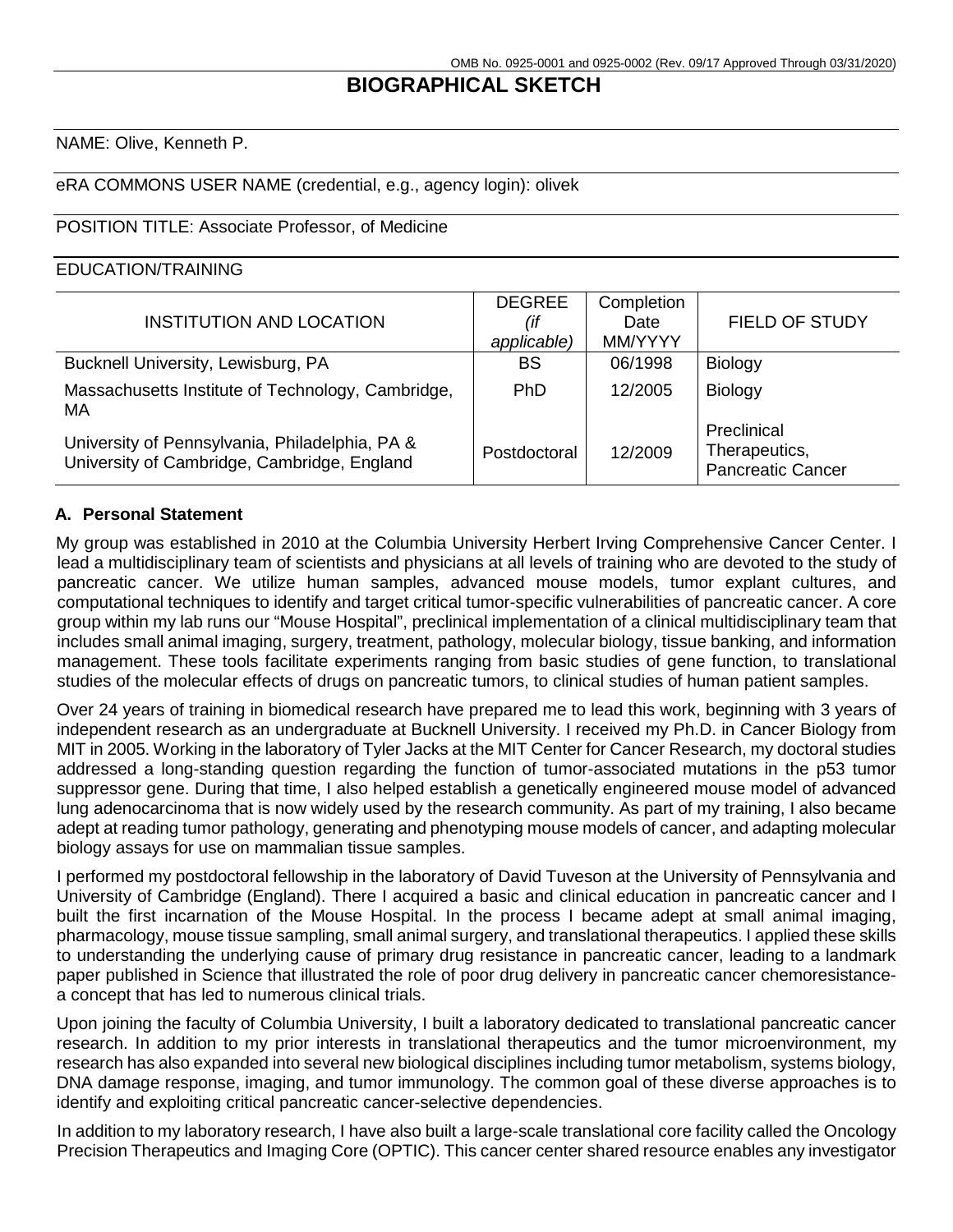to generate novel personalized models from patient materials, carry out preclinical therapeutics studies, and access state-of-the-art small animal imaging including optical, ultrasound, micro CT, and high field MRI. Most recently, I was appointed Director of GI Translational Research within the Department of Medicine, with a mandate to further built translational collaborations between GI basic scientists and physicians.

# **B. Positions and Honors**

# **Positions and Employment**

- 2010- Member, Herbert Irving Comprehensive Cancer Center, Columbia University Medical Center, New York, NY
- 2010-2019 Assistant Professor, Department of Pathology, Columbia University, New York, NY
- 2010-2019 Assistant Professor, Department of Medicine, Columbia University, New York, NY
- 2011-2017 Director, HICCC Small Animal Imaging Shared Resource
- 2017- Director, HICCC Oncology Precision Therapeutics and Imaging Core
- 2019- Director of GI Translational Research, Department of Medicine, New York, NY
- 2019- Associate Professor, Department of Medicine, Columbia University, New York, NY

# **Other Experience and Professional Memberships**

- 2005-2009 Associate Member, American Association for Cancer Research
- 2009- Member, American Association for the Advancement of Science
- 2010-2015 Member, New York Academy of Science Cancer & Signaling Discussion Group
- 2010- Member, Executive Committee, The Pancreas Center, Columbia University Medical Center
- 2010- Member, American Association for Cancer Research
- 2012-2013 Member, Institutional Animal Care and Use Committee
- 2012- Scientific Review Board, Lustgarten Foundation for Pancreatic Cancer Research
- 2012- Early Career Reviewer, NIH Study Section, ZRG1 BMCT-C(09)
- 2013- Ad Hoc Reviewer, NIH Study Section, F09 Fellowship: Oncological Sciences
- 2015- Ad Hoc Reviewer, NIH Study Section, Cancer Genetics
- 2017- Ad Hoc Reviewer, NIH Study Section, ZRG1 BMCT-C(01)
- 2019- Ad Hoc Reviewer, NIH Study Section, ZRG1 DKUS M(05)

# **Honors**

| 2003-2004 | Koch Graduate Fellowship in Cancer Research                                           |
|-----------|---------------------------------------------------------------------------------------|
| 2006-     | AACR Scholar-in-Training Award, Gerald B. Grindey Memorial Fund                       |
| 2006-2009 | Ruth L. Kirschstein National Research Service Awards Postdoctoral Fellowship, NIH     |
| 2009-     | AACR Scholar-in-Training Award, MMHCC Meeting, San Francisco.                         |
| 2010-     | Bernard L. Schwartz Designated Research Scholar Award in Pancreatic Cancer            |
| 2011-     | PanCAN-AACR Career Development Award                                                  |
| 2011-     | Lustgarten Foundation Translational Innovator Award                                   |
| $2015 -$  | Ruth Leff Siegel Award for Pancreatic Cancer Research (Internal), Columbia University |

# **C. Contributions to Science**

1. *Pancreatic Tumor Stroma Limits Drug Delivery and is Sculpted by Modulated Paracrine Hedgehog Signaling:* Beginning during my postdoctoral fellowship, and continuing as an independent scientist, my lab has examined the contributions of stromal desmoplasia in pancreatic cancer. We learned that the stroma of pancreatic tumors limits the delivery of drugs to the tumor parenchyma, resulting in ineffective intratumoral drug concentrations. Malignant PDA cells control stromal desmoplasia through numerous paracrine signals, including the Hedgehog pathway, which promotes activation of stromal fibroblasts. We targeted this axis with a Smoothened inhibitor and found that the combined treatment with chemotherapy led to greater drug delivery and improved overall survival. The understanding that drug delivery is compromised in pancreatic cancer has led to a large field of research aimed at improving drug delivery in this disease and numerous clinical trials After targeted Smoothened inhibition failed in clinical trials for pancreatic cancer, my lab carried out a post-clinical trial and learned that while short-term inhibition of Smoothened (as used in the preclinical trial) leads to stromal depletion and transient increases in drug delivery, long-term Smoothened inhibition (as used in clinical trials) leads to chronic loss of Hedgehog-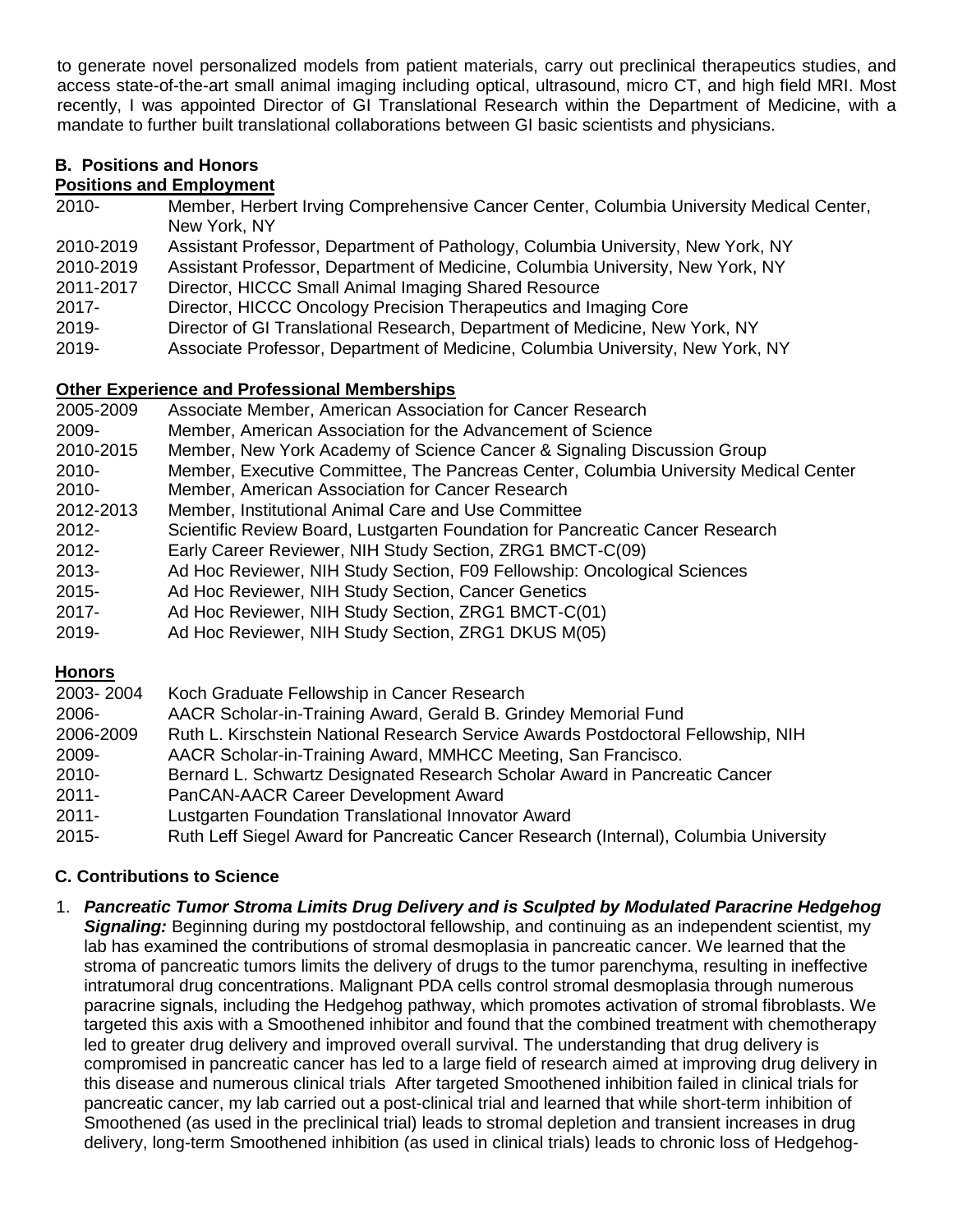responsive stromal cells. This work provided direct evidence that stromal fibroblasts can in some cases serve to restrain tumor growth.

- a. **Olive KP**, Davidson CJ, Jacobetz MA, Honess D, McIntyre D, Madhu B, Goldgraben MA, Frese K, Caldwell ME, DeNicola G, Feig C, Gopinathan A, Combs C, Winter SP, Ireland H, Wang L, Rückert F, Grützmann R, Pilarsky C, Izeradjene K, Hingorani SR, Huang P, Davies SE, Iacobuzio-Donahue C, Plunkett W, Egorin M, Hruban RH, McGovern K, Griffiths J, Tuveson DA (2009). inhibition of hedgehog signaling enhances delivery of chemotherapy in a mouse model of pancreatic cancer. *Science*. 324(5933), 1457-1461. PMCID: PMC2998180
- b. Rhim AD, Oberstein PE, Thomas DH, Mirek ET, Palermo CF, Sastra SA, Dekleva EN, Saunders T, Becerra CP, Tattersall IW, Westphalen CB, Kitajewski J, Fernandez-Barrena MG, Fernandez-Zapico ME, Iacobuzio-Donahue C, **Olive KP,** Stanger BZ (2014). Stromal elements act to restrain, rather than support, pancreatic ductal adenocarcinoma*. Cancer Cell*. 25(6), 735-747. PMCID: PMC4096698
- 2. **Systems Biology Approaches to the Dissection of Compartment-Specific Gene Expression in PDA:**  My team optimized an approach for RNA-sequencing of laser capture microdissected human PDA samples as well as associated preinvasive lesions. In the first of several planned manuscripts, we profiled the complement of long non-coding RNAs associated with pancreatic cancer, revealing thousands of previously uncharacterized transcripts. Functional assessment of two such genes identified roles in tumor differentiation and metastasis.
	- a. Maurer C, Holmstrom SR, He J, Laise P, Su T, Ahmed A, Hibshoosh H, Chabot JA, Oberstein PE, Sepulveda AR, Genkinger JM, Zhang J, Iuga AC, Bansal M, Califano A, **Olive KP,** (2019) Experimental microdissection enables functional harmonisation of pancreatic cancer subtypes. *Gut.* 68(6), 1034-1043. PMID: 30658994
	- b. Arnes L, Liu Z, Wang J, Carlo Maurer H, Sagalovskiy I, Sanchez-Martin M, Bommakanti N, Garofalo DC, Balderes DA, Sussel L, **Olive KP**, Rabadan R. (2018). Comprehensive characterisation of compartment-specific long non-coding RNAs associated with pancreatic ductal adenocarcinoma" *Gut.* advance online. PMID: 29440233
- 3. **Translational Therapeutics for Pancreatic Ductal Adenocarcinoma***:* Designed, built, and utilized the Mouse Hospital translational therapeutics infrastructure in order to carry out translational studies in mouse models of pancreatic cancer. We developed a number of technical advances, including novel imaging techniques and a novel surgery to acquire biopsies from abdominal tumors. We applied these techniques in order to evaluate promising preclinical agents and aid their translation into the clinic. One example is PTC596, novel anticancer agent with advantageous pharmacological properties. We determined that PTC596 synergizes potently with standard of care therapy for pancreatic cancer resulting in tumor regressions in a patient-derived xenograft model and a significant extension of overall survival in the KPC mouse model of PDA. Based on our work, a Phase 1b/2 clinical trial is in development. I also led a clinical protocol to evaluate a novel form of function ultrasound in freshly resected pancreatic specimens.
	- a. Eberle-Singh JA, Sagalovskiy I, Maurer HC, Sastra SA, Palermo CF, Decker AR, Kim MJ, Sheedy J, Mollin A, Cao L, Hu J, Branstrom A, Weetall M, Olive KP, (2019). Effective delivery of a microtubule polymerization inhibitor synergizes with standard regimens in models of pancreatic ductal adenocarcinoma. *Clinical Cancer Research,.* PMID: 31175095
	- b. Payen T, Palermo CF, Sastra SA, Chen H, Han Y, **Olive KP,** Konofagou EE (2016). Elasticity mapping of murine abdominal organs in vivo using harmonic motion imaging (HMI). *Phys Med Biol,* 61(15), 5741-5754. PMCID: PMC5048218
	- c. Sastra, SA & **Olive, KP** (2014). Acquisition of tumor biopsies through abdominal laparotomy. *Cold Spring Harb Protoc.* (1), 47-56. PMCID: PMC4084730
	- d. Sastra SA, **Olive KP** (2013). Quantification of murine pancreatic tumors by high-resolution ultrasound. *Methods Mol Biol,* 980, 249-66. PMCID: PMC3879959
- 4. **Established the Neomorphic Effects of Mutant p53 in Cancer in Vivo:** In work that answered a longstanding question in the p53 field, we asked whether tumor-associated point mutations conferred novel, pro-oncogenic functions to the p53 protein. We engineered strains of mice with conditional or germline point-mutant p53 alleles targeted to the endogenous p53 locus. Analysis of germline knock-in mice provided strong evidence that tumor associated mutations confer both novel gain-of-function effects as well as partial dominant negative effects. Addition of conditional mutant p53 alleles to a K-ras driven model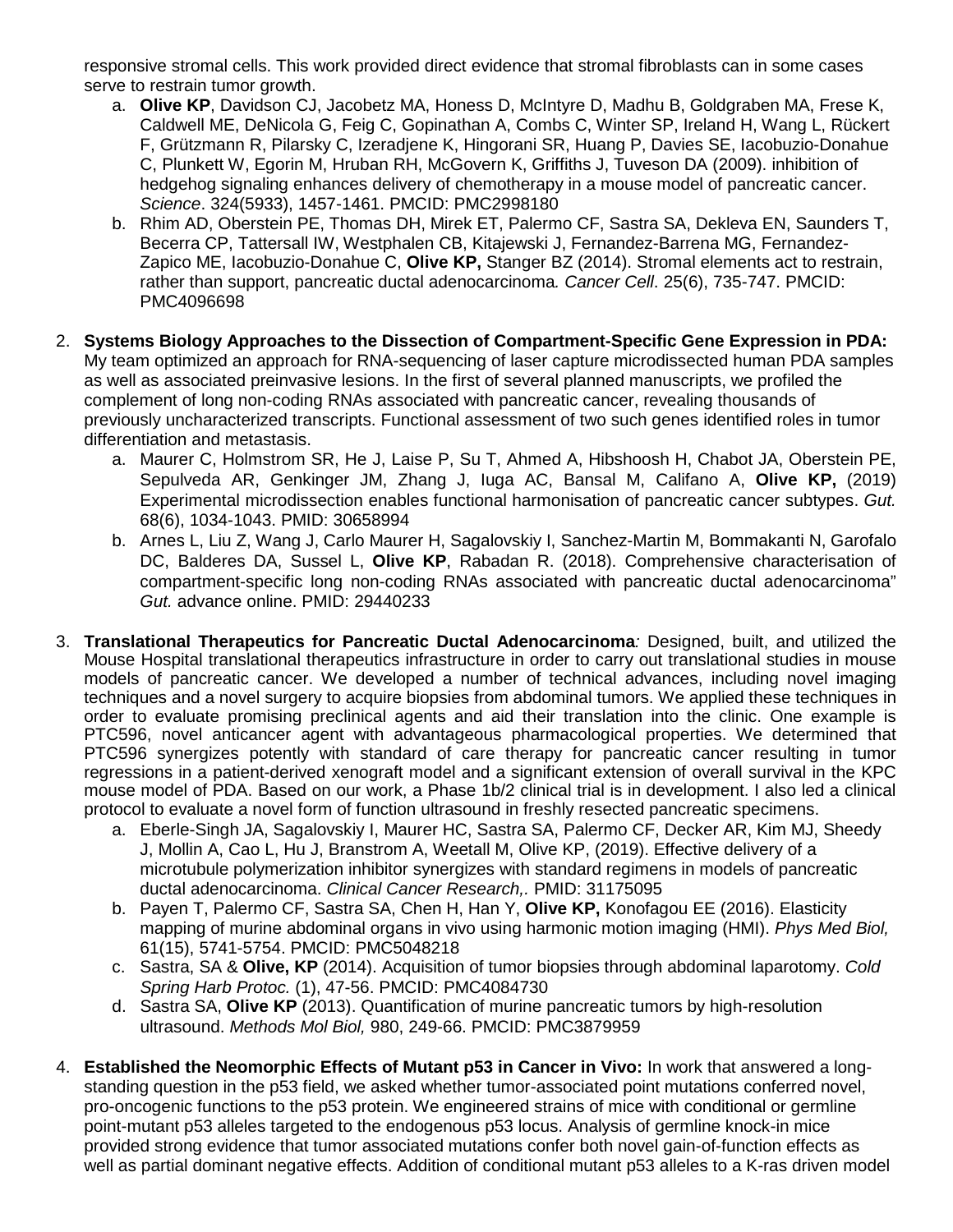of lung adenocarcinoma resulted in a model of high-grade disease that is still widely used in the lung cancer field.

- a. **Olive KP**, Tuveson DA, Ruhe ZC, Yin B, Willis NA, Bronson RT, Crowley D, Jacks T (2004). Mutant p53 gain of function in two mouse models of Li-Fraumeni syndrome. *Cell,* 119(6), 847-60. PMCID: PMC15607980
- b. Wijnhoven SW, Zwart E, Speksnijder EN, Beems RB, **Olive KP**, Tuveson DA, Jonkers J, Schaap MM, van den Berg J, Jacks T, van Steeg H, de Vries A (2005). Mice expressing a mammary glandspecific r270h mutation in the p53 tumor suppressor gene mimic human breast cancer development. *Cancer Res*, 65 (18), 8166-8173. PMCD: 16166291
- c. Jackson EL<sup>†</sup> & **Olive KP<sup>†</sup>,** Tuveson DA, Bronson R, Crowley D, Brown M, Jacks T (2005). The Differential Effects of Mutant p53 Alleles on Advanced Murine Lung Cancer. *Cancer Res*, 65(22), 10280-10288. PMID: 16288016
- 5. **Collaborative Efforts in Cancer Research:** We have used the expertise of the Olive laboratory to support high impact efforts in a range of cancer biology fields, in particular providing *in vivo* support for findings.
	- a. Welsch ME, Kaplan A, Chambers JM, Stokes ME, Bos PH, Zask A, Zhang Y, Sanchez-Martin M, Badgley MA, Huang CS, Tran TH, Akkiraju H, Brown LM, Nandakumar R, Cremers S, Yang WS, Tong L, **Olive KP**, Ferrando A, Stockwell BR (2017). Multivalent small-molecule Pan-RAS inhibitors. *Cell*, 168(5), 878-889.e29, PMCID: PMC5362268
	- b. Westphalen CB, Takemoto Y, Tanaka T, Macchini M, Jiang Z, Renz BW, Chen X, Ormanns S, Nagar K, Tailor Y, May R, Cho Y, Asfaha S, Worthley DL, Hayakawa Y, Urbanska AM, Quante M, Reichert M, Broyde J, Subramaniam PS, Remotti H, Su GH, Rustgi AK, Friedman RA, Honig B, Califano A, Houchen CW, **Olive KP**, Wang TC (2016). Dclk1 defines quiescent pancreatic progenitors that promote injury-induced regeneration and tumorigenesis. *Cell Stem Cell* 18(4), 441- 455. PMCID: PMC4826481
	- c. Harmsen S, Huang R, Wall MA, Karabeber H, Samii JM, Spaliviero M, White JR, Monette S, O'Connor R, Pitter KL, Sastra SA, Saborowski M, Holland EC, Singer S, **Olive KP**, Lowe SW, Blasberg RG, Kircher *MF* (2015). Surface-enhanced resonance Raman scattering nanostars for high-precision cancer imaging. *Sci Transl Med,* 7(271), 271ra7. PMCID: PMC4414254
	- d. Shakya R, Gonda T, Quante M, Salas M, Kim S, Brooks J, Hirsch S, Davies J, Cullo A, **Olive KP,** Wang TC, Szabolcs M, Tycko B, Ludwig T (2014). Hypomethylating therapy in an aggressive stroma-rich model of pancreatic carcinoma. *Cancer Res,* 73(2), 885-896. PMCID: PMC3548986

#### **Complete List of Published Work in MyBibliography:**

https://www.ncbi.nlm.nih.gov/sites/myncbi/1rYqyyWbRbZ/bibliography/41121165/public

# **D. Research Support**

#### **Ongoing Research Support**

P30 CA013696 **Rustgi (PI) Rustgi (PI) Rustgi (PI)** 07/01/97-06/30/20

NIH/NCI

# **Cancer Center Support Grant**

This grant supports the leadership of Columbia University's laboratory, clinical, and population-based cancer research programs and the shared resources serving Columbia University's Cancer Center members. Role: Director, Oncology Precision Therapeutics and Imaging Core

Bristol Meyers Squibb Olive (PI)09/01/17-08/31/20

# **IION Award**

This grant supports a computational analysis of pancreatic tumors combined with immunophenotyping of cellular populations across a large cohort of human PDA cases.

Lustgarten Foundation Olive (PI)02/01/18-01/31/21

# **Translational Clinical Program**

This program-level grant will support a clinical trial of network-based precision medicine for pancreatic cancer as well as a complementary preclinical research effort to develop combination therapies. Role: PI